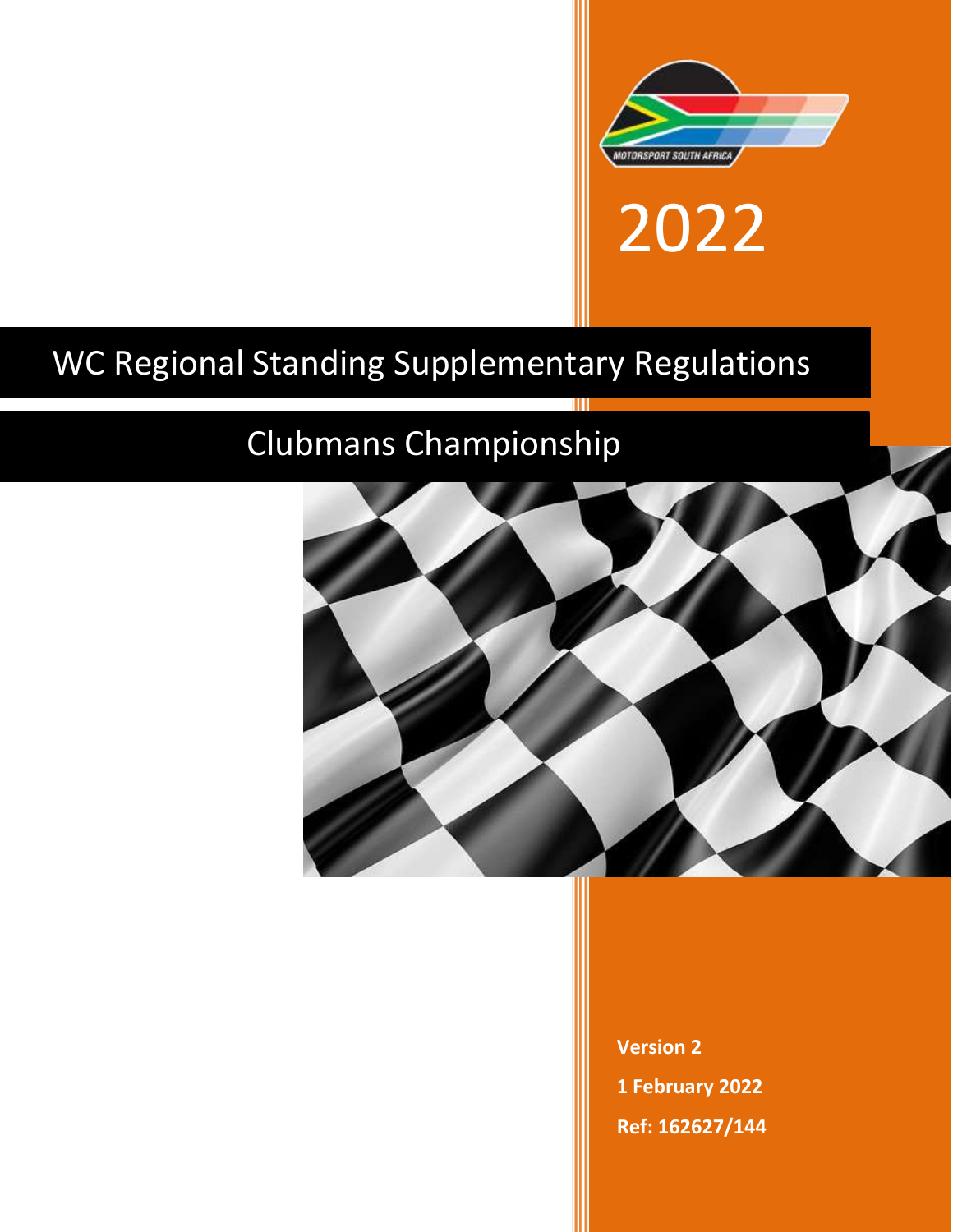#### **REVIEW AND AMENDMENTS**

ANY proposed / desired changes to these Championship Regulations must be submitted to the Controllers for approval. The Controllers reserve the right to introduce new Regulations and / or amend existing Regulations with the approval of Motorsport South Africa (MSA).

Amendments and updates to the rules will be recorded in the Amendment Record, detailing the updated version, date of approval of the amendment and a short summary of the amendment. The new version of the rules will be published by MSA at least seven (7) days prior to the next event being held unless a shorter notice period is approved by MSA.

#### **AMENDMENT RECORD**

| <b>Modified Rule</b><br><b>Number</b> | <b>Date Applicable</b> | Date of<br><b>Publication</b> | <b>Clarifications</b>                       |
|---------------------------------------|------------------------|-------------------------------|---------------------------------------------|
| 19.1                                  | Immediate effect       |                               | 1 February 2022   Wording deleted and added |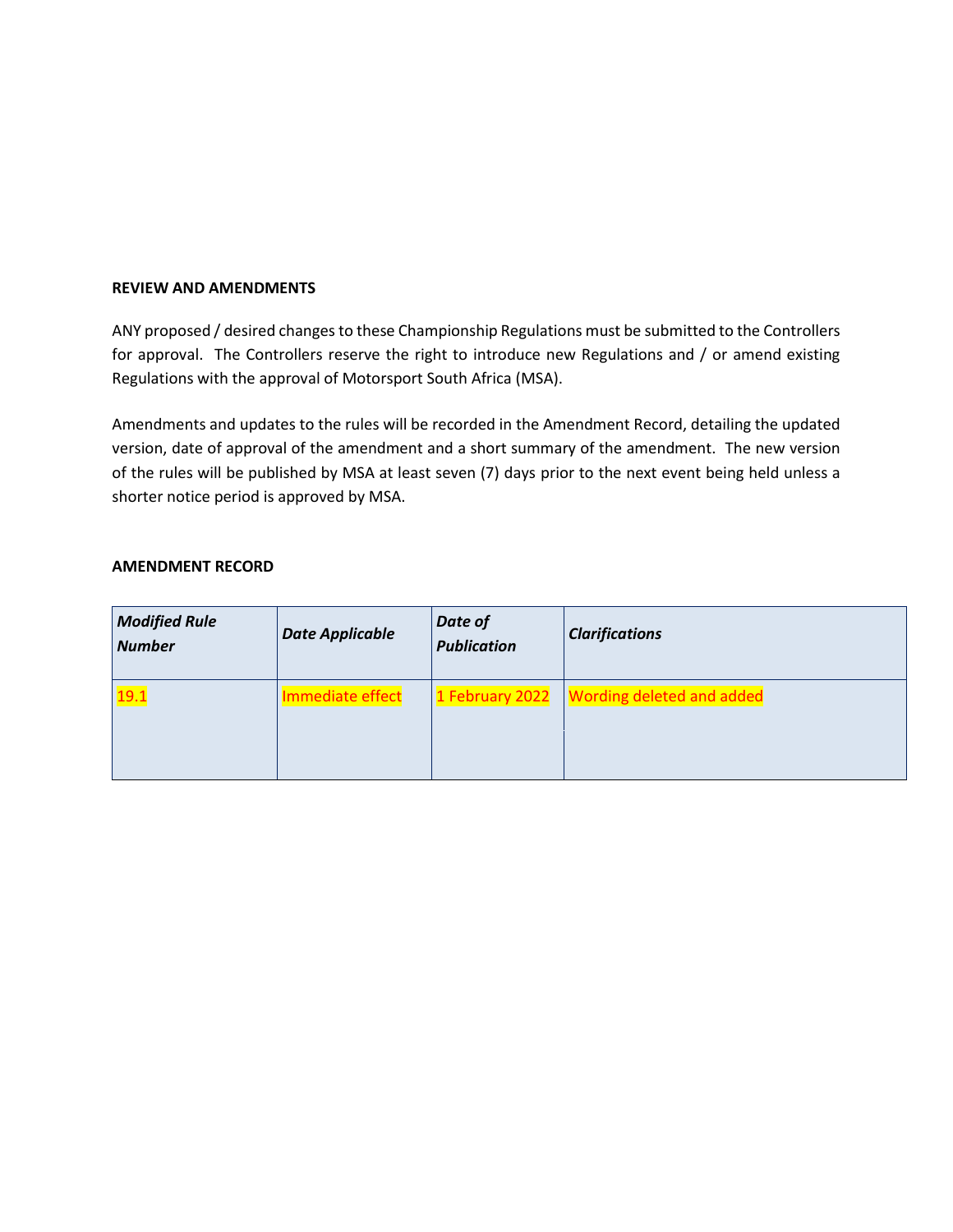#### **INDEX:**

- 1. CONTROLLERS
- 2. AIM OF THE CHAMPIONSHIP
- 3. ELIGIBILITY OF DRIVERS
- 4. MINIMUM NUMBER OF STARTERS
- 5. CLASSES
- 6. POINT SCORING
- 7. CHAMPIONSHIP EVENTS
- 8. NUMBER OF RACES / EVENTS SCORING TOWARDS CHAMPIONSHIP
- 9. QUALIFYING AND STARTING GRID
- 10. STARTING PROCEDURE
- 11. DEFINITION (CLASSIFICATION) OF QUALIFIER, STARTER AND FINISHER
- 12. ANNOUNCEMENT OF POINTS AWARDED
- 13. SEPARATION OF TIES
- 14. DECLARATION OF CHAMPIONS
- 15. DRIVER'S RESPONSIBILITIES
- 16. ELIGIBILITY OF VEHICLES
- 17. BREAKOUTS
- 18. RESERVE ENTRIES
- 19. COMPETITION NUMBERS
- 20. SCORING TOWARDS CHAMPIONSHIP
- 21. CLUBMANS COMMITTEE AND DISCIPLINE
- 22. MEMBERS
- 23. SOCIAL MEDIA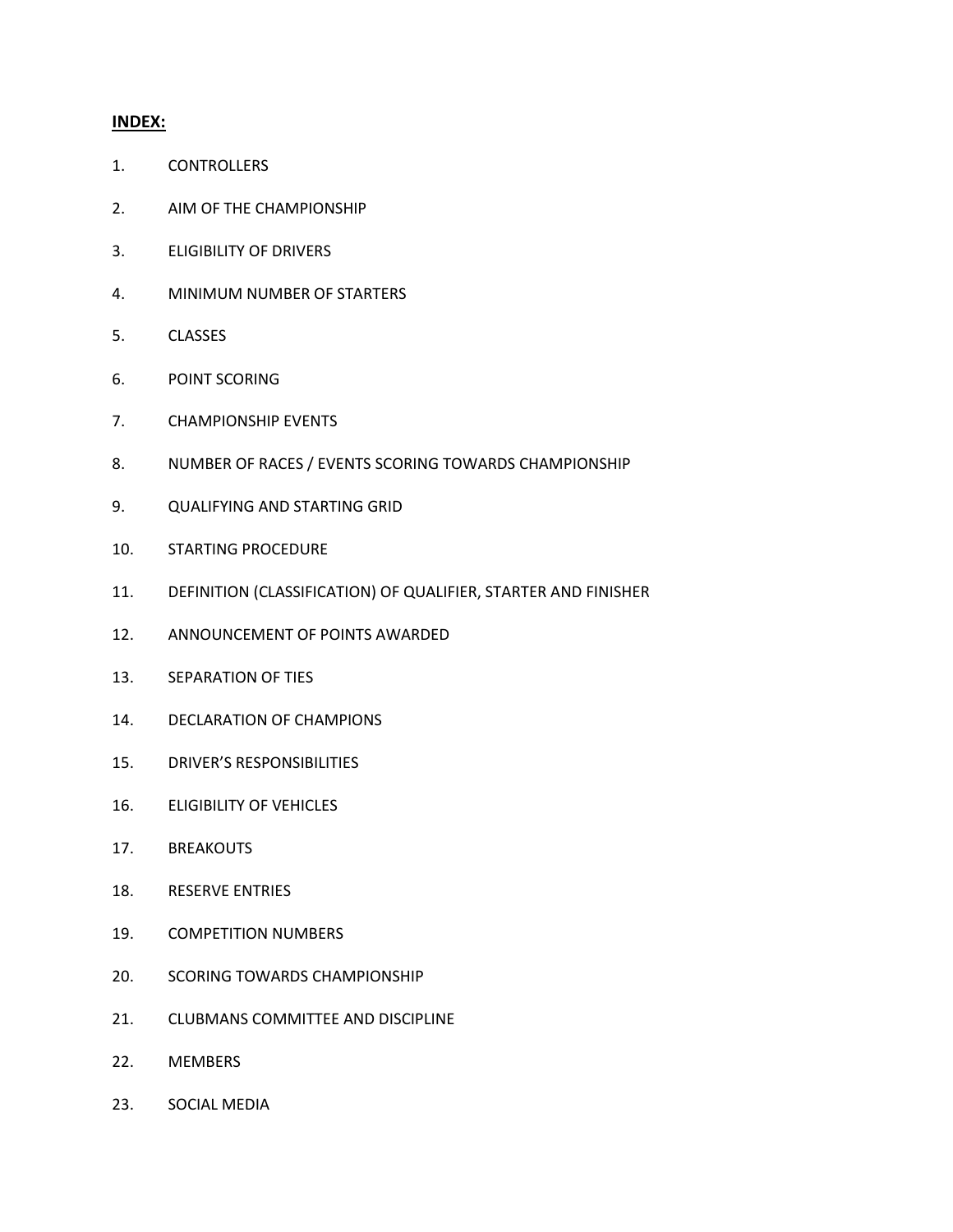**All race meetings shall be held under the 2022 Motorsport South Africa (MSA) General Competition Rules (GCR's), Standing Supplementary Regulations (SSR's), these Regional Regulations, the event Supplementary Regulations (SR's) issued by the promoters / organisers and any APPLICABLE Circulars of MSA.** 

## **1. CONTROLLERS**

Will be Motorsport South Africa (herein referred to as MSA) Western Cape Regional Committee, who may consult with the Clubmans Committee.

#### **2. AIM OF THE CHAMPIONSHIP**

To declare TWO (2) Western Cape Regional Clubmans Championship Champions, one (1) for combined classes A, B and C and one (1) for combined classes D, E and F.

#### **3. ELIGIBILITY OF DRIVERS**

- 3.1 The Championship shall be open to all MSA competition licence holders resident within the area controlled by the MSA Western Cape Regional Committee.
- 3.2 Only competitors holding a current valid MSA Regional or National Circuit Racing Competition Licence are permitted to compete.
- 3.3 Drivers must not be younger than 16 years of age.
- 3.4 No driver can enter, qualify or race more than one (1) vehicle in Clubmans on any race day.

#### **4. MINIMUM NUMBER OF STARTERS**

There must be a minimum of nine (9) eligible starters in each of the combined classes (A, B and  $C = 9$  starters and D, E and F = 9 starters) for either of the championships, on each race day to qualify for Championship status.

#### **5. CLASSES**

- 5.1 Any new car / driver combination will start in Class X and remain in this class until they have completed two (2) races.
- 5.2 Competitors will be divided into the following classes:

| Class A: | $1 \text{ min } 22.0 - 1 \text{ min } 23.999$ |
|----------|-----------------------------------------------|
| Class B: | 1 min 24.0 - 1 min 25.999                     |
| Class C: | 1 min 26.0 - 1 min 27.999                     |
| Class D: | 1 min 28.0 - 1 min 29.999                     |
| Class E: | 1 min $30.0 - 1$ min $31.999$                 |
| Class F: | 1 min 32.0 and slower                         |
| Class X: | Any new car / driver combination              |
|          |                                               |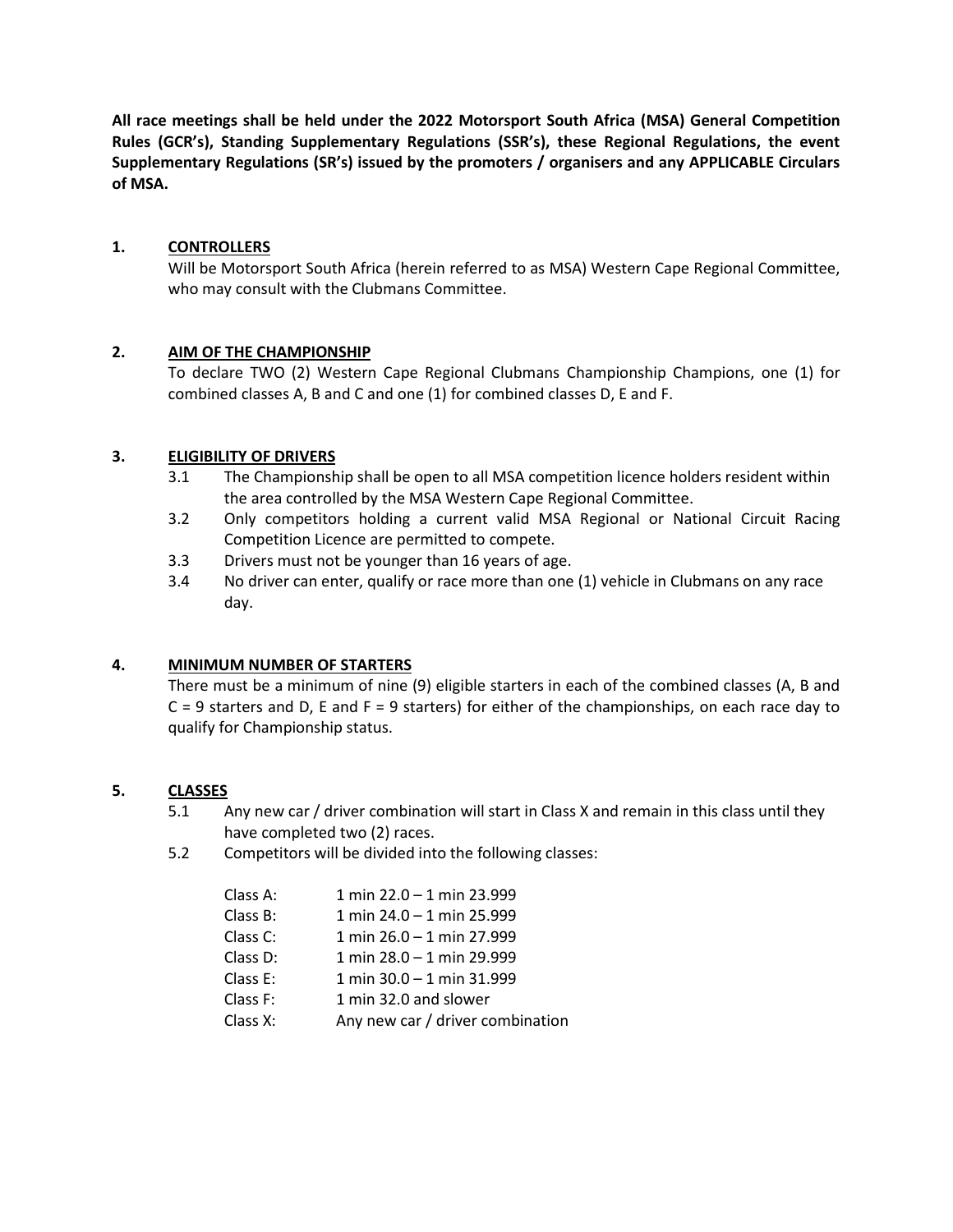## **6. POINT SCORING**

- 6.1 Class X competitors will not be eligible for points nor trophies.
- 6.2 Competing drivers who are ineligible for the Championship (e.g. out of town visitors) will be ignored in the results for the purpose of scoring the championship. But will qualify for awards (trophies).
- 6.3 No two (2) cars may score points in a season with the same vehicle race number.
- 6.4 Each car / driver combination will score points for that allocated vehicle race number.

## 6.5 **Qualifying:**

In the event of a qualifying session being held and there being five (5) or more qualifiers in a class, points per class will be awarded as follows:

- **1 st 6 points**
- **2 nd 4 points**
- **3 rd 3 points**
- **4 th 2 points**
- **5 th 1 point**

In the event where there are less than five (5) qualifiers in a class, points will be awarded as follows:

**Four (4) Qualifiers:**

- **1 st 4 points**
- **2 nd 3 points**
- **3 rd 2 points**
- **4 th 1 point**

**Three (3) Qualifiers:**

- **1 3 points**
- $2<sup>nd</sup>$ **nd 2 points**
- **3 1 point**

**Two (2) Qualifiers**

- **1 st 2 points**
- **2 1** point

**One (1) Qualifier**

**1 st 1 point**

Any competitor who records an official time in qualifying will get at least 1 point.

#### 6.6 **Races:**

Points per class per race will be awarded as follows:

- **1 st 12 points**
- **2 nd 8 points**
- **3 6 points**
- **4 th 5 points**
- **5 th 4 points**
- **6 th 3 points**
- **7 th 2 points**
- **8 th 1 point**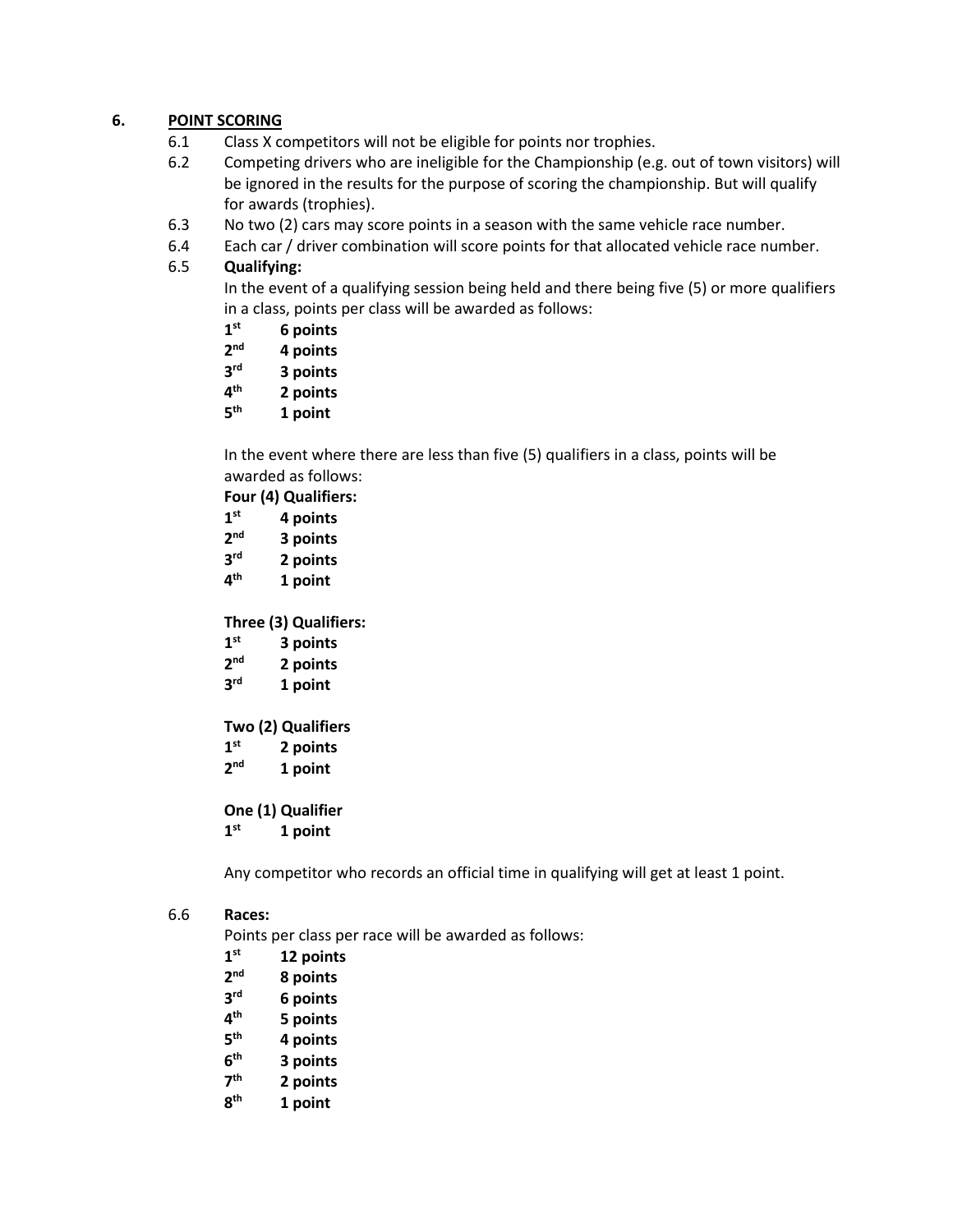In the event where there are less than five (5) starters in a class as determined in qualifying,  $1^{st}$  race or  $2^{nd}$  race of the day, points will be awarded as follows:

**Four (4) Starters 1 8 points 2 6 points 3 rd 4 points 4 th 2 points Three (3) Starters 1 st 6 points 2 nd 4 points 3 rd 2 points Two (2) Starters 1 st 4 points 2 nd 2 points One (1) Starter 1 st 2 points**

Any competitor classified as a finisher will get at least 1 point for that race.

- 6.7 **Bonus Points:** A bonus point will be awarded to all drivers who, during any given race or qualifying better their previous fastest lap time.
- 6.8 Any Class A competitor who breaks the Class A breakout time of 1 min 22.000 by more than 0.5 seconds will be counted as a qualifier or starter in race 1 but shall not be awarded any points for any race or qualifying session from and including the second and any subsequent break out on the day. All other Class A competitors, who have not broken out more than once on the day, will be moved up in the results for point scoring and will be scored accordingly. The competitor will not be eligible for any trophies if he / she broke out more than once on that day.

## **7. CHAMPIONSHIP EVENTS**

- 7.1 All Western Cape Clubmans races held during 2022 Championship year within the region controlled by MSA Western Cape Regional Committee, and listed as qualifying races in the SR's, will be deemed to be qualifying races, provided that the original race distance is not less than 6 laps.
- 7.2 When more than one (1) race is held on any particular day, the times will be added together purely for the purpose of determining an overall winner for the day and shall have no effect on the points counting towards the Championship.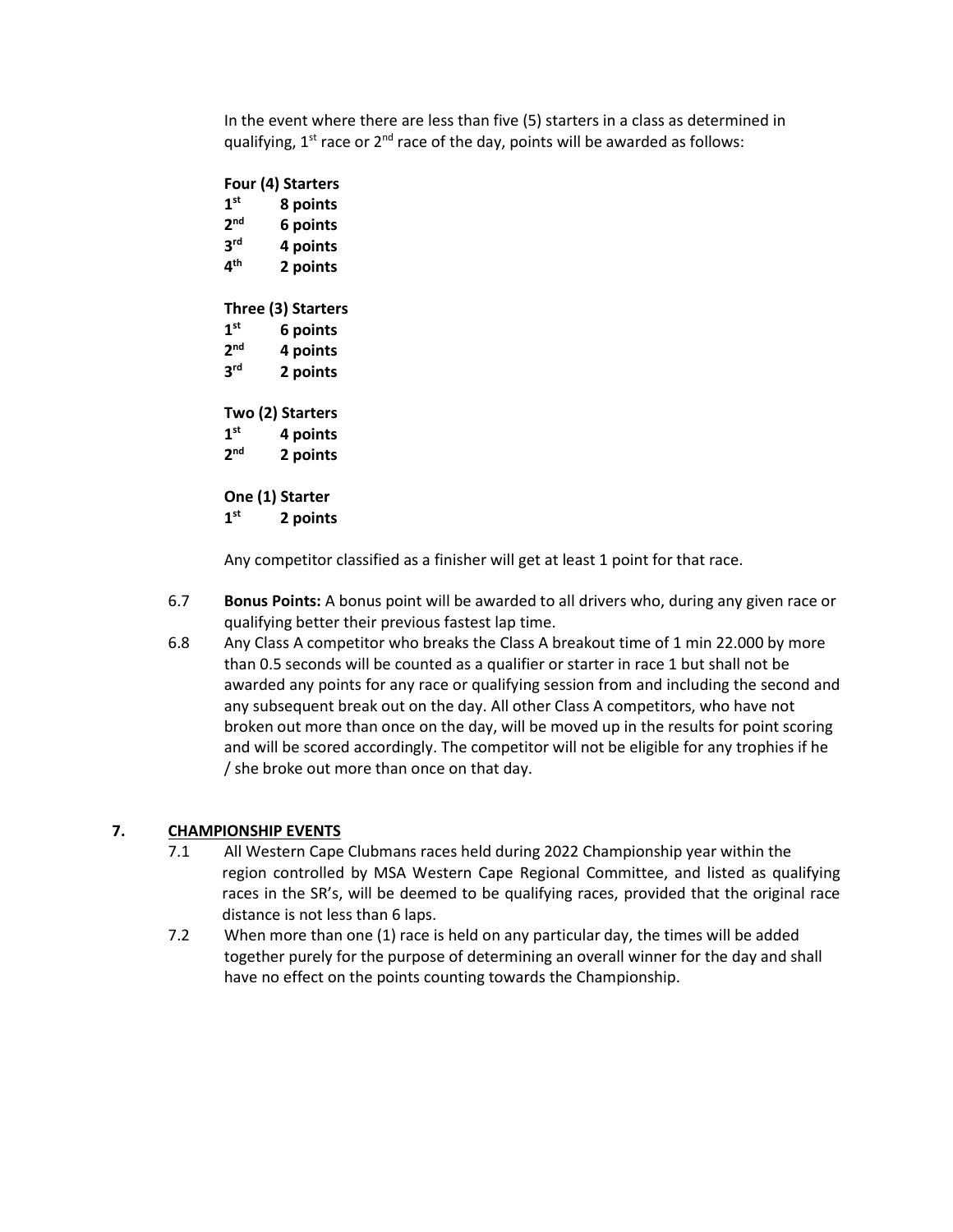## **8. NUMBER OF RACES / EVENTS SCORING TOWARDS CHAMPIONSHIP**

- 8.1 The **top** twelve (12) races and six (6) qualifying sessions scored by a competitor in the 2022 championship year will count towards the Championship. If more races (including qualifying sessions) are run, the competitor may drop the worst races and qualifying sessions, with only the top twelve (12) races and six (6) qualifying sessions counting for the titles in both the Overall and Class Championships. Only the overall champions in the 2 championships are recognized by the Controllers.
- 8.2 Should less than twelve (12) qualifying races be run in the 2022 Championship year, the Championship may be declared null and void by the Controllers.

## **9. QUALIFYING AND STARTING GRID**

- 9.1 For the first race of the day, the grid positions will be determined by the fastest lap time recorded in qualifying. In the event of no qualifying taking place, the start grid will be determined as per the fastest lap recorded from the previous race event. A competitor using a previously classified vehicle for the event will start at the back of the class in which that vehicle was previously classified. In the event that a competitor has not taken part in the last event he / she will start at the back of his / her class. In the event that a competitor does not post a time in qualifying, he / she may request permission from the Clerk of the Course to be placed at the back of his / her class and if permission is not granted then he / she will be placed at the back of the grid.
- 9.2 The grid for race 2 will be in Class order as per finishing positions in race 1, reversing the first six (6) competitors in each class. Any competitor not finishing the first race shall be deemed as a non-starter in the second race unless the Clerk of the Course has been notified in writing within one (1) hour of the finish of the first race that the competitor concerned will be starting the second race. Any competitor not complying with this rule (i.e. notification within one (1) hour), will be placed at the back of the grid and the grid positions of these competitors will be in order of notification being given to the timekeepers of their participation.
- 9.3 The grid positions for Class X competitors will be determined according to their lap times and will be treated in the same way as other competitors above. For the second race, they will be slotted in at the back of the class for the class time-slot which they achieved in Race 1 or if no lap time was posted in Race 1, their fastest qualifying time.

## **10. STARTING PROCEDURE**

- 10.1 The starting procedure will be a rolling start.
- 10.2 Classes A, B and C may race separately from Class D, E, F and X should the circumstances allow and if approved by MSA.

## 10.3 **GRID AND WARM UP PROTOCOL FOR QUALIFYING**

- 10.3.1 You may not change direction/weave across track whatsoever in Qualifying.
- 10.3.2 Faster drivers must ensure slower drivers have seen them before passing.
- 10.3.3 Faster drivers may not drive extremely close to slower drivers when passing (slip stream).
- 10.3.4 Slower drivers may not change lanes/weave when being approached by faster drivers.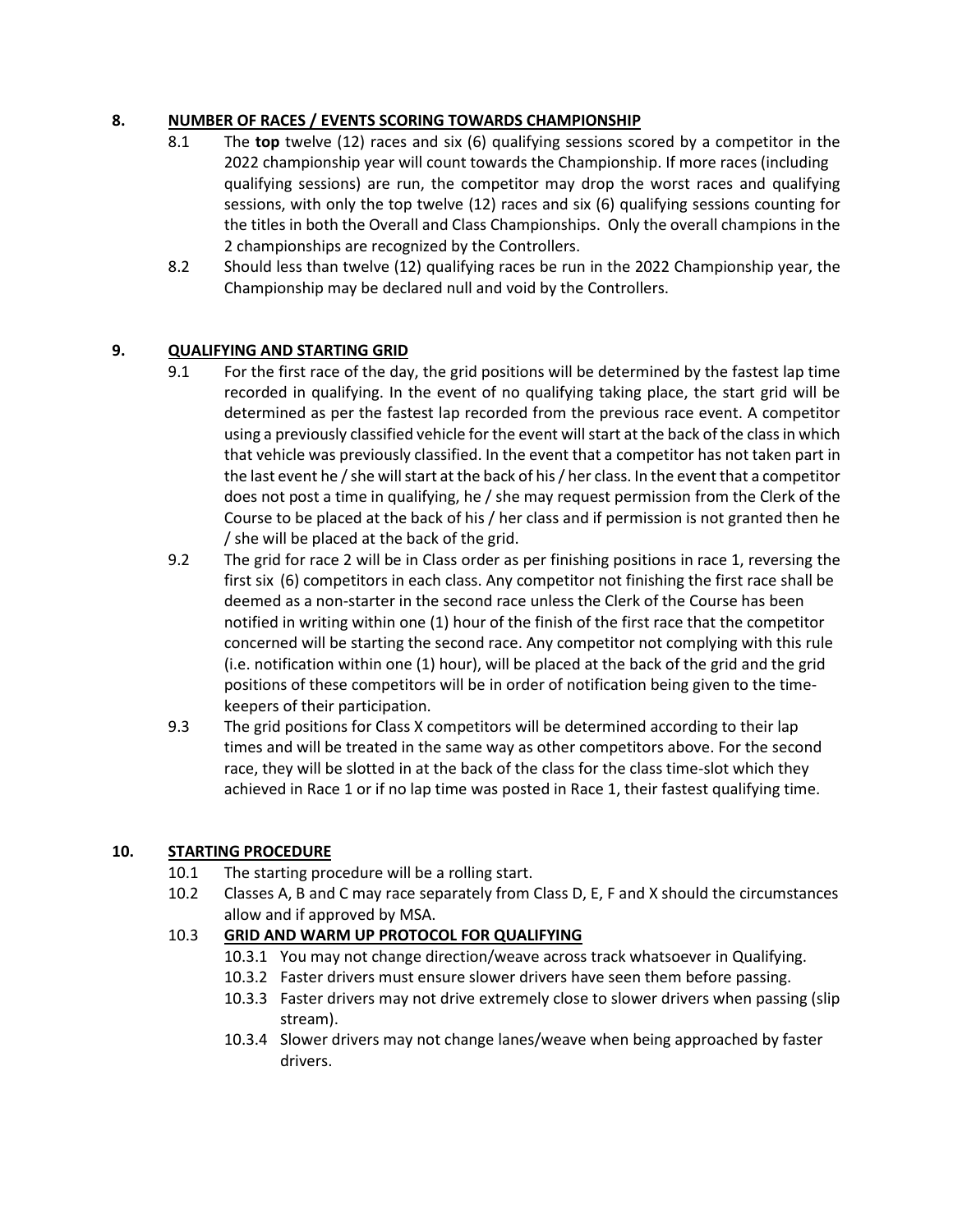#### 10.4 **GRID AND WARM UP PROTOCOL FOR THE RACE**

- 10.4.1 When exiting the **new** pits keep left until turn 1.
- 10.4.2 When exiting the **old** pits keep right until turn 1.
- 10.4.3 You may change direction to warm tyres across the entire track from after turn 1 but should not hinder other cars wanting to pass.
- 10.4.4 If a driver is changing direction to warm tyres in front of you be patient and ensure that they have seen you. The onus is on you to pass safely.
- 10.4.5 Form up on the grid on the outer extremities of track…i.e. odd number grid slots right against the grass on left and even number grid slots right against the pit wall on the right. This allows more than one car to pass down the middle and alleviates congestion.
- 10.4.6 Form up on your grid slot even if the slot in front of you is open.
- 10.4.7 Once the starter lets you go you may not encroach on other side of track.
- 10.4.8 Change of direction/ weaving may be done but only in your lane.
- 10.4.9 The car in pole position should back up the field in turn 4 and all drivers should be in their grid slots. No change of direction / weaving from entry of turn 4 permitted.
- 10.4.10 Keep formation and do not close any open grid slots in front of or next to you.
- 10.4.11 There should always be a car's length (sedan) between you and the car in front of you in your lane, except when there is one or more open grid slots in front of you (these need to be left vacant). The front bumper of your car should not be further forward than the rear bumper of vehicle in the opposite lane.
- 10.4.12 Everyone must keep a constant speed when exiting turn 5 and no braking and holding back to get a jump on the person in front of you is permitted.
- 10.4.13 Racing starts as red lights go out.
- 10.4.14 Penalty for any infringements will be to start from pit lane for next race after footage has been reviewed. This may carry over from 1 race day to the next.

## **11. DEFINITION (CLASSIFICATION) OF QUALIFIER, STARTER and FINISHER**

- 11.1 To be classified as a **qualifier** for the purpose of allocating championship points for qualifying, a driver must complete at least one (1) full lap and must post an official time.
- 11.2 To be classified as a **starter** for the purpose of allocating championship points, a driver must post a time in qualifying or cross the start / finish line at the start of the first or second race.
- 11.3 To be classified as a **finisher**, a vehicle must have completed not less than 67% of the race distance under its own power (rounded off to the last full lap).

## **12. ANNOUNCEMENT OF POINTS AWARDED**

Scoring for each qualifying event will be available on the Motorsport SA website [\(www.motorsport.co.za\)](http://www.motorsport.co.za/) and any objections concerning the scoring must be received by MSA in writing not later than seven (7) days following the publication of scoring. MSA reserves the right to correct clerical errors at any time.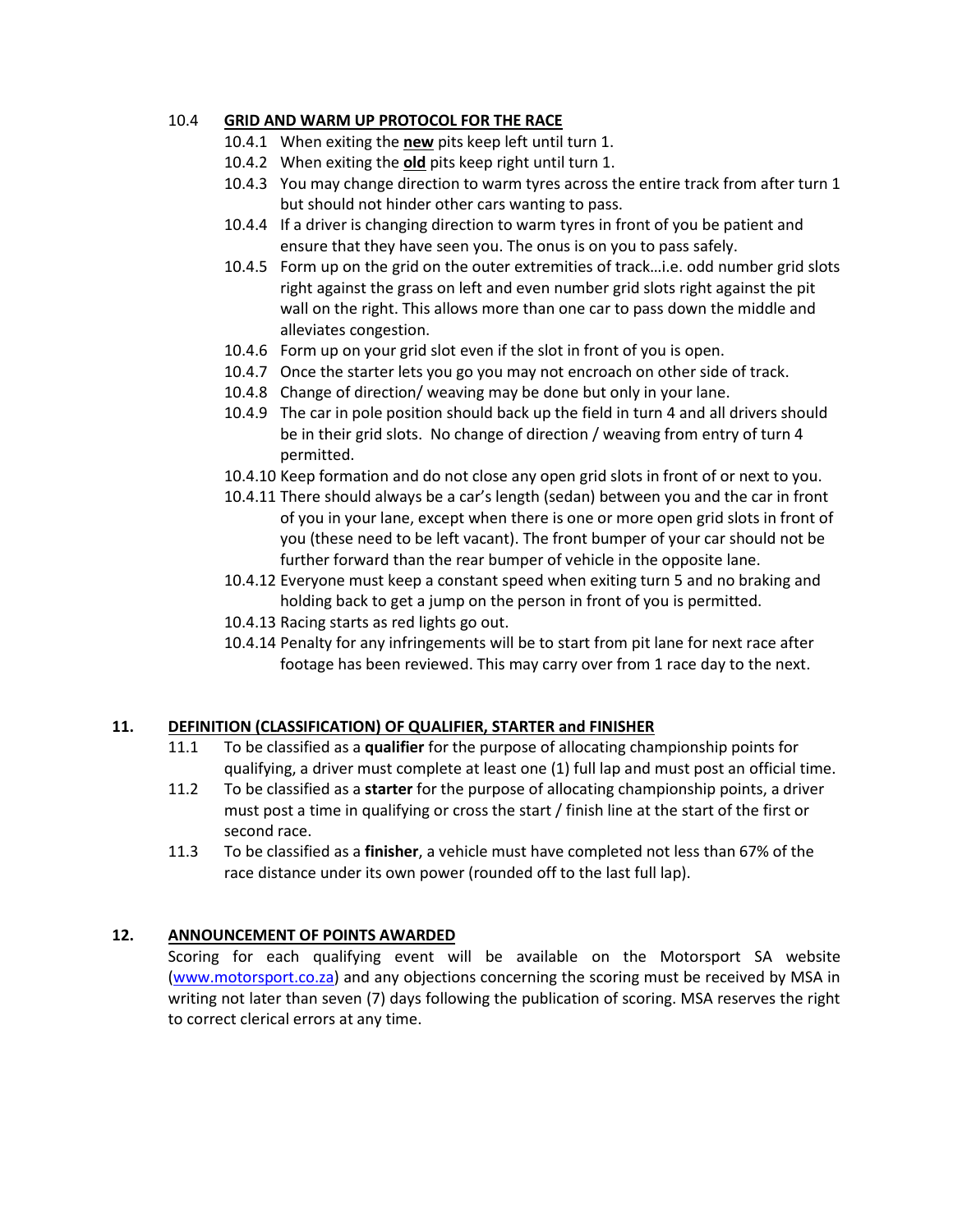#### **13. SEPARATION OF TIES**

A tie will be resolved in favor of the competitor having the greatest number of class wins, then seconds, then thirds etc. If the tie still remains, performance in all the championship events will be taken into consideration and if this is ineffective, the MSA Western Cape Regional Committee shall declare a winner on any basis it may deem fit.

#### **14. DECLARATION OF CHAMPIONS**

The MSA Western Cape Regional Committee, at its sole discretion, is responsible for declaring the winners of each Championship or to withhold such declaration.

#### **15. DRIVER'S RESPONSIBILITIES**

- 15.1 All drivers are to ensure that their vehicles comply with all regulations governing the Clubmans series.
- 15.2 Incident reports must be completed and handed to the Clerk of the Course within thirty (30) minutes of the completion of the race.
- 15.3 Attendance at Drivers' Briefing is compulsory. Failure to attend, without prior permission from the Clerk of the Course, will result in offenders being required to start Race 1 from pitlane, regardless of lap times posted in the qualifying session. Subjective Covid regulations and bylaws allowing such.
- 15.4 It is the competitor's responsibility to ensure that, by the end of his/her race day, he/she is reflected on the race results in the correct class as per the latest points schedule posted on MSA's website and also distributed to all competitors following the preceding race meeting. Should the race results reflect an incorrect class allocation and same has not been reported by the affected competitor/s by the end of the race day, and rectified, the competitor concerned shall be removed from the race results for championship points scoring purposes.

All other competitors who finished behind the removed competitors shall move up in the race results for championship points scoring purposes.

#### **16. ELIGIBILITY OF VEHICLES**

All recognized production manufactured vehicles with a metal or carbon fiber (OEM) roof are eligible.

All competitors and their vehicles are to comply with the MSA Environmental Code. This covers inter alia sound testing, permissible fuel, etc. Ethanol is permitted as an additive to regulation fuel specified in GCR 240.

All vehicles need to be inspected and signed off as eligible to race by the Clubmans Specialist Scrutineer prior to competing in their first event of the season. A day and time will be set (in advance) for such tests and checks to be carried out. Detailed records of all special dispensations must be kept by the Clubmans Committee and be available to the Controllers on request.

#### 16.1 **Engines:**

16.1.1 Engines must be the same make as the body into which it is fitted. Rotary engines may only be fitted to rotary body shells.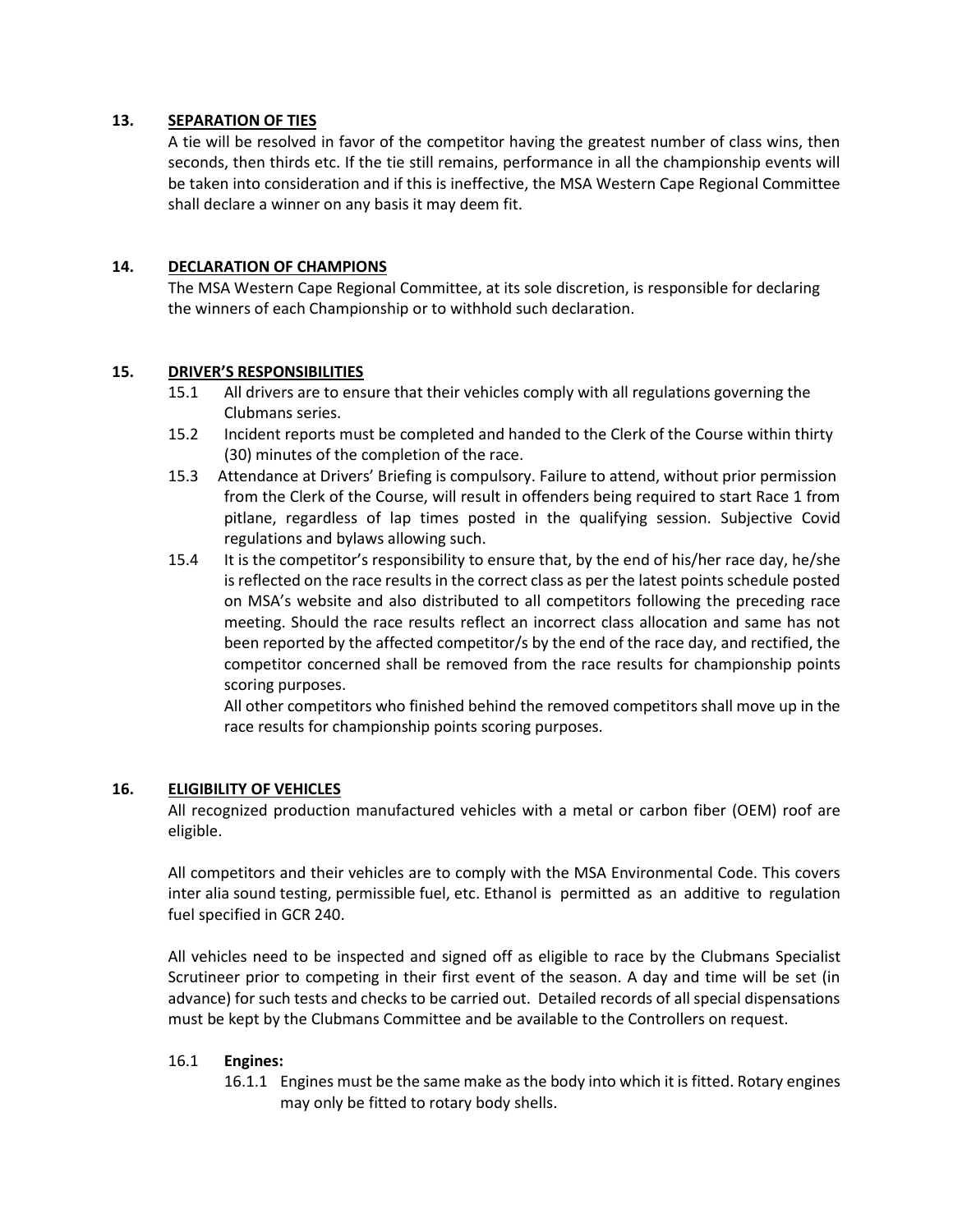- 16.1.2 The number of cylinders is restricted to the same number of cylinders as supplied and fitted in the original production bodies by the manufacturer. However, newer spec vehicles in form of a 3 (three) cylinder model that can be adapted to a 4 (four) cylinder of same manufacturer ie; VW Up, Toyota Aygo, C1 Citroen etc. may do such engine swops. The above may only take place after an application motivated by the Clubmans Specialised Scrutineer is submitted to the Clubmans committee and is approved with the consent of the Controllers.
- 16.1.3 Turbo chargers, Super chargers and Compressors are permitted.
- 16.1.4 The engine shall remain in its original compartment and no part of the engine block, crankshaft casing and cylinder head shall pass through the original firewall between the engine compartment and cockpit.

#### 16.2 **Vehicle Structure (incl. body shells, firewalls, fenders, doors etc.):**

- 16.2.1. The width of the original body shell shall not be altered or increased in any way. However, flaring of the wheel arches and / or widening of fenders with composite materials is permitted to a maximum of 65mm on each side of the body. This measurement shall be determined by placing a straight edge across the front and rear wheel arches, from the widest point of the rear fender / flare to the widest point of the front fender / flare. The gap between the straight edge and the body shell shall not exceed 65mm at any point within 100mm either side of the "B" pillars.
- 16.2.2 Bodywork may be lightened with composite materials being used on bonnets, boot lids, front fenders and hatches only. The passenger compartment and side doors may be lightened but must remain of the original steel material. The bodywork must retain its original silhouette. C-pillars must remain as per the original

material and structure as manufactured and used on the body. C-pillar is defined as the outer skin above the bottom window line.

- 16.2.3 The inner fenders, front and rear firewalls, roof and floor must remain in the original position.
- 16.2.4 Front firewalls may be altered to accommodate engine, drive train and induction components only, provided that the alteration is done neatly to form a sealed metal barrier between the engine compartment and cockpit.
- 16.2.5 Rear valence panels may be cut back, slotted or drilled up to the level of the original floor / boot pan. Spare wheel wells may be removed but must be covered. Wheel wells are defined as the round well (hole) where the spare wheel would ordinarily fit.
- 16.2.6 Front and rear bumpers may be retained, removed or modified.
- 16.2.7 Radiator grills may not be removed.
- 16.2.8 Headlight units may be removed but must be replaced with covers or air intakes. If headlight units with glass are retained, they must be adequately and securely taped.
- 16.2.9 Both front doors must be hinged and able to be opened from the outside and must retain the original type catches and handles.
- 16.2.10 A six-point roll cage is compulsory. The roll cage is to have at least one nerf bar across the driver's door opening.
- 16.2.11 If a safety net is fitted to the driver's side door opening, it must have an approved quick-release mechanism.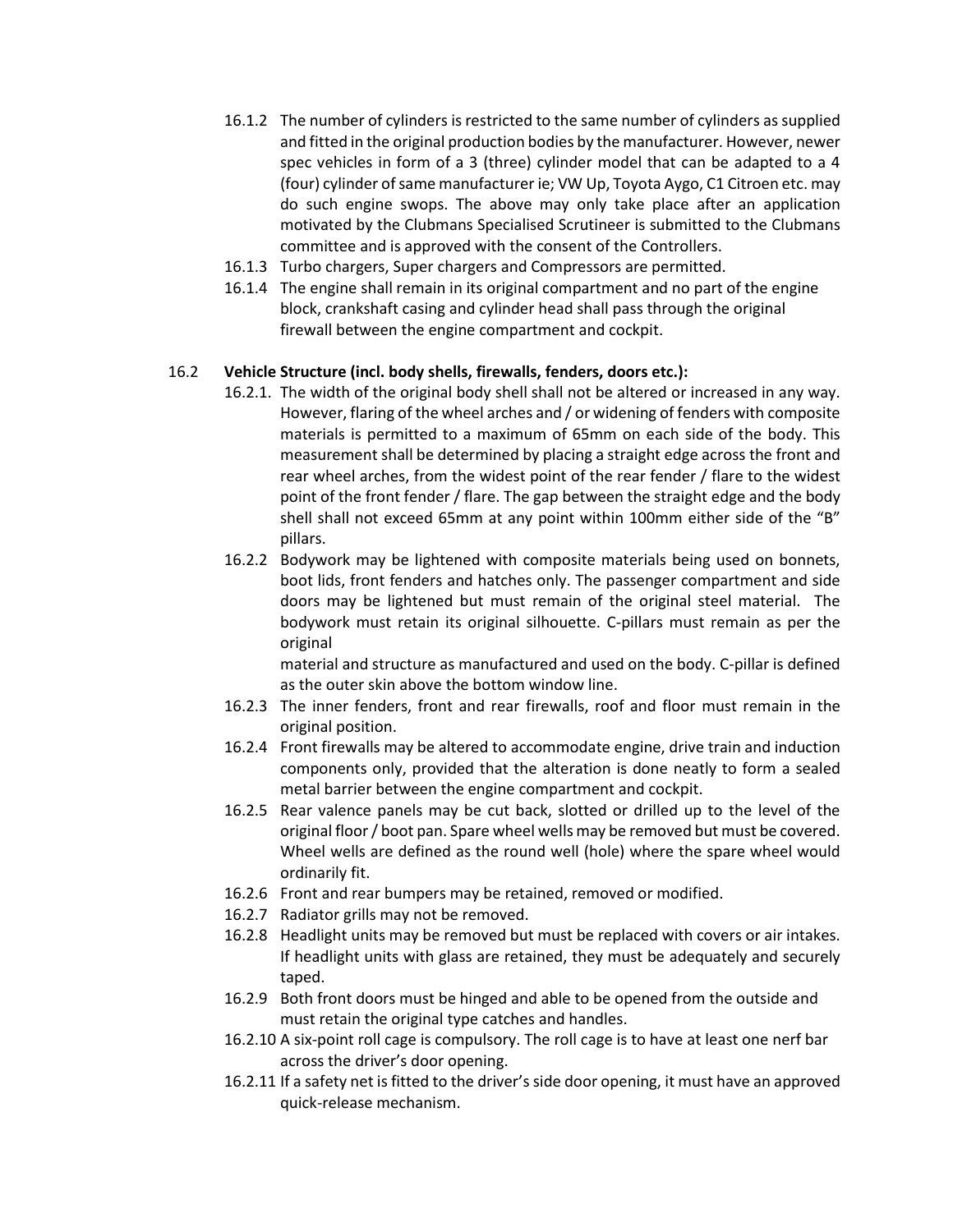- 16.2.12 The Clubmans committee reserves the right to obtain additional sponsors (over and above the "series naming sponsor") to contribute to the well-being and running of the series in terms of financial obligations and driver/sponsor agreements. To accommodate these additional sponsors, the Clubmans Committee request competitors to carry the required stickers on the following sponsor areas:
	- Series sponsor top front windscreen with race number
	- Front number plate, rear number plate, bottom front windscreen, rear bottom windscreen, front bumper corners.
- 16.2.13 A competitor whose vehicle is severely damaged may request permission in writing to the Clubmans Committee to have the vehicle re-bodied as long as the silhouette remains the same as when the car / driver combination qualified. Re-build should only commence once written approval has been received from the Clubmans Committee and the Controllers advised.
- 16.3 **Aerodynamic Aids:** External aerodynamic aids, wings, spoilers and skirts may be fitted to the front, top, sides and rear of the body. Windage trays, under trays and other aerodynamic aids may be fitted to the underside of the body provided all set out measurements and specifications are adhered to.

#### Specifications are as follows:

16.3.1 **Front Spoilers:** Front spoilers are permitted provided that they are not lower than 75mmfrom the ground or no lower than the original sill. Spoilers must not protrude more than 100mm further than the most forward surface or grill of the original body, or no further forward than the most forward face of the original bumper fitted to that particular body, whichever is the greater. The width of the spoiler shall not exceed the overall width of the body including the wheel arches / fenders.

## 16.3.2 **Rear Wings:**

- *(a) Hatchbacks:* Square end plate size may not exceed 250mm wide and 150mm high. Wing width is limited to within the end plate dimensions. The length of the wing is limited to the widest point of the roof as measured above the side windows. The leading edge of the wing may not be higher than 100mm above the horizontal highest point of the roof. This measurement shall be made vertically from the horizontal place at the level of the highest point of the roof. The trailing edge of the wing may not exceed the furthermost point of the original body / bumper of the vehicle measured vertically.
- *(b) Non-Hatchbacks:* Square end plate size may not exceed 250mm wide and 150mm high. Wing width is limited to within the end plate dimensions. The length of the wing is limited to the widest point of the original horizontal surface of the boot lid. The original OE manufactured wings may differ and the committee needs to approve each case on inspection. Written record of inspections and approvals must be kept by the Clubmans Committee and be available to the Controllers on request. The leading edge of the wing may not be higher than 180mm above the horizontal highest point of the boot.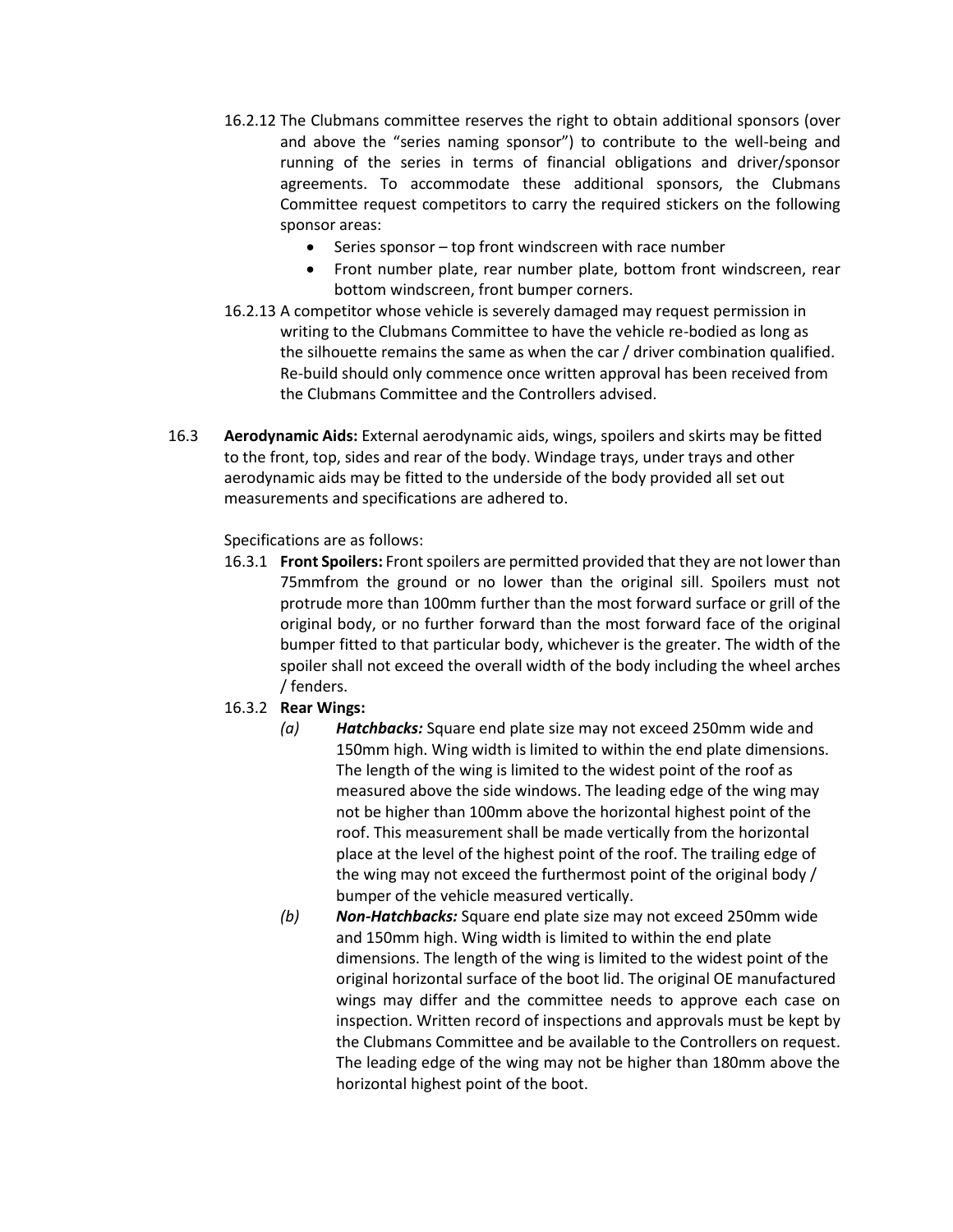This measurement shall be made vertically from the horizontal plane at the level of the highest point of the boot. The trailing edge of the wing may not exceed the furthermost point of the original body / bumper of the vehicle measured vertically. The rear wing caters for 2 options  $-1$  as stated above but in version 2, should no center stay (support be run) and the wing is held up by means of 2 end plates only the end plate size is increased to 250mm wide by 180mm high to ensure all rear wings are within the 180mm leading edge rule as above.

- *(c)* Only fixed wings -diffusers allowed, no manually or electronic adjustable mechanism allowed at all whilst vehicle is in motion.
- 16.3.3 **Side Skirts:** These may not be lower than the lowest point of the original floor pan / integrated chassis members and no wider than 60mm measured from the original body sill.

#### 16.4 **Wheels and Tyres:**

- 16.4.1 4 Wheel drive is permitted.
- 16.4.2 Wheel rim width is limited to a maximum of 8 inches (20.32cm).
- 16.4.3 Make and type of tyres are free. However, retread tyres may not be used. All 4 drive wheels must be fitted with either slick tyres or semi slick tyres. No mixing of slick and semi slick tyres are allowed.
- 16.4.4 No wheels (rims and tyres) may protrude from the fenders, with the wheels pointed in the straight ahead position, looking from the above silhouette of the vehicle. Wheel packages are included in this rule concerning the width of the vehicle. All wheels to be kept covered by the body or fenders to comply with this rule.

## **17. BREAKOUTS**

- 17.1 A driver who records a lap time of more than 0.5 seconds faster than the class cut-off times shown above on two (2) separate occasions, in either qualifying and/or in any two (2) different races, will be promoted and placed in the appropriate class, according to the lap time posted, for the following meeting.
- 17.2 A driver starting a race from a grid position determined by a lap time accepts that he / she have posted that time and it will be recorded as such.
- 17.3 Once a car / driver combination has two (2) breakouts into a higher class, the competitor may exercise the option to remain in the new class or apply in writing to the Clubmans Committee prior to the next race meeting to remain in the previous class. The penalty for going back to the lower class is three (3) race meetings in the lower class without any points or trophies. The competitor must enter and take part in the following three (3) race meetings displaying "X" as his / her class identification and must post at least one official time at each meeting.

**This option may only be exercised once and furthermore should the driver then bust out once during his / her three (3) meetings in class X he / she will immediately be classified in the higher class.**

17.4 Any competitor (irrespective of the class he / she is competing in on the day) who records a lap time of more than 0.5 seconds faster than the cut-off time of 1 min 22.000, in either qualifying or in any race, shall be penalized as per the table below: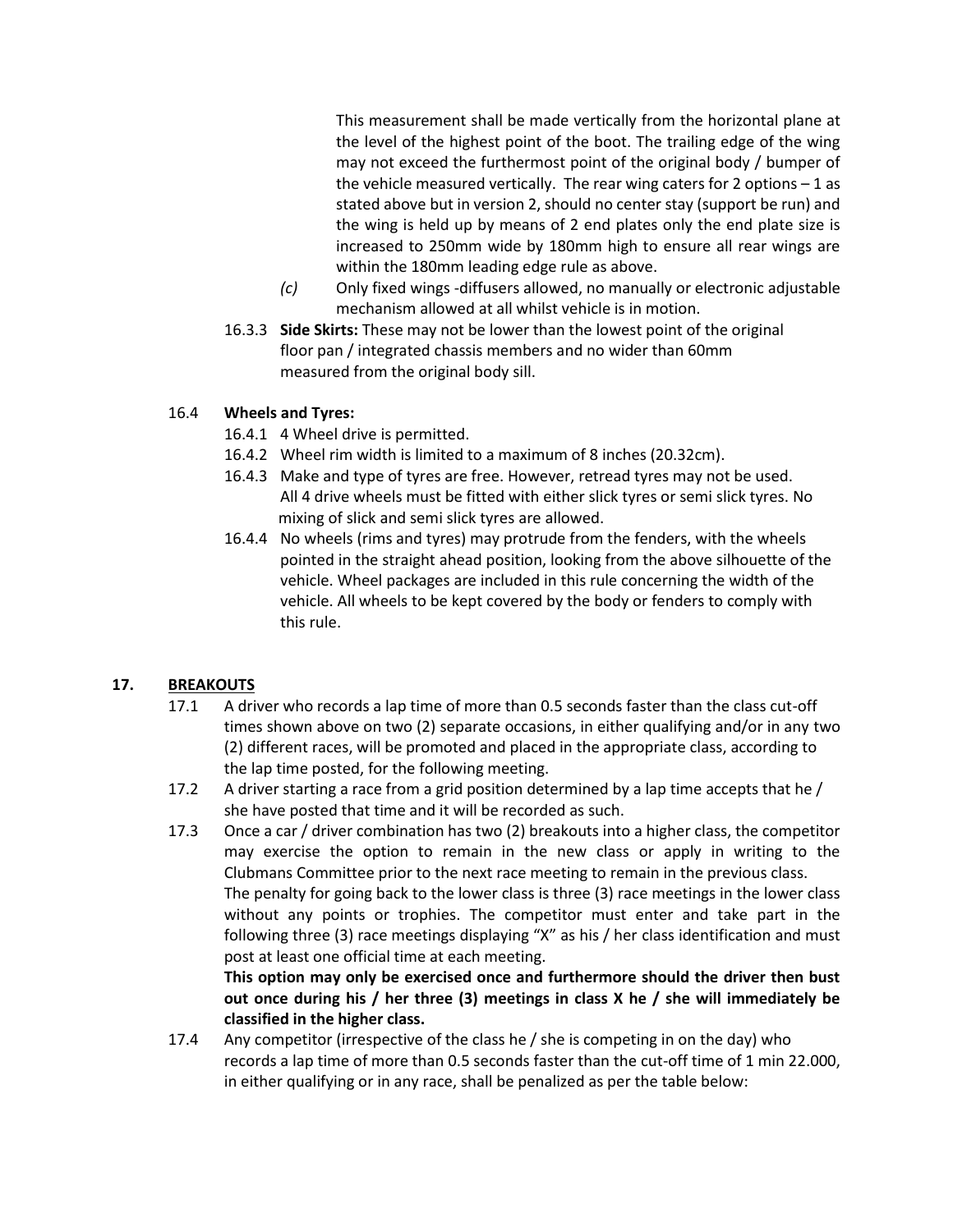| <b>Time Recorded</b>         | "Black Mark" penalty to be applied           |  |
|------------------------------|----------------------------------------------|--|
|                              |                                              |  |
| $\geq 1$ min 21.500          | 0 Black Marks                                |  |
| 1 min 21.400 to 1 min 21.499 | 1 Black Mark                                 |  |
| 1 min 21.300 to 1 min 21.399 | 2 Black Marks                                |  |
| 1 min 21.200 to 1 min 21.299 | 3 Black Marks                                |  |
| 1 min 21.100 to 1 min 21.199 | 4 Black Marks                                |  |
| 1 min 21.000 to 1 min 21.099 | 5 Black Marks                                |  |
| 1 min 20.99 and quicker      | 5 Black Marks and paragraph 17.6.3 to 17.6.6 |  |
|                              | will apply                                   |  |
|                              |                                              |  |

- 17.5 All black mark penalties incurred are to be added together (i.e. cumulative) and each penalty will be seen on its own, irrespective of whether the same time penalty has been achieved before, on the same race day, or on any other race day. (*EXAMPLE*: qualifying lap time 1 min 21.499 = 1 black mark, race 1 lap time 1 min 21.499 = 1 MORE black mark. Total after 1<sup>st</sup> race will therefore be 2 black marks. Race 2 lap time 1 min 21.399 = 2 MORE black marks. Total for race day will then be 4 black marks).
- 17.6 The maximum "Black Mark" penalty to apply to any car / driver combination will be 5 "Black Marks". Should any competitor need to be penalized more than this the competitor will be precluded from further participation on the day and will be precluded from competing in the next two (2) race meetings.
	- 17.6.1 Should a competitor who has returned from two (2) race meeting exclusion (carrying 5"Black Marks") again at any time record a time quicker than the cutoff time of 1:21.500 he / she will be precluded from further participation on the day and will be precluded from competing in the next three (3) race meetings.
	- 17.6.2 Should a competitor return after being precluded from competing in three (3) race meetings and carrying 5 "Black Marks" again record a time quicker than the cut-off time of 1:21.500 he / she will be precluded from further participation on the day and that car / driver combination will be precluded from further competing in Clubman's for a period of 36 months from this date.
	- 17.6.3 Any driver that records a lap time faster than a 1 minute 21.00 will be excluded from the race result and be precluded from further participation on the day in question. In addition, the competitor will also be precluded from competing in Clubman's for the next three (3) race meetings, irrespective of vehicle type.
	- 17.6.4 If competitor returns after **3** race day/meeting ban and at any time records a lap time quicker than a 1 minute 21.00, irrespective of what vehicle he/she races, he/she will be excluded from the results and be precluded from further participation on the day, and will also be precluded from competing in Clubman's for the next six (6) race meetings.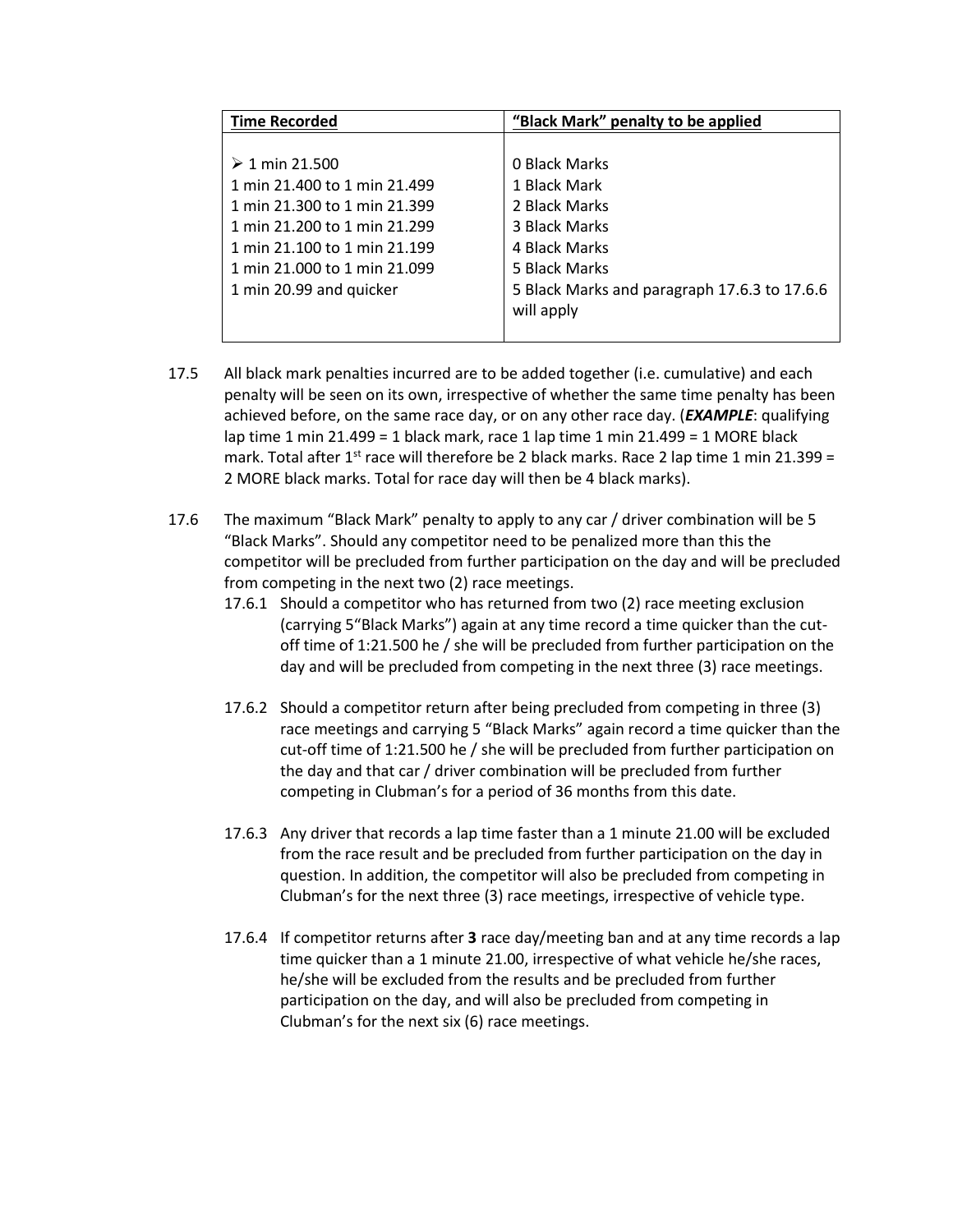- 17.6.5 If competitor returns after **6** race day/meeting ban and at any time records a lap time quicker than a 1 minute 21.00, irrespective of what vehicle he/she races, he/she will be excluded from the results and be precluded from further participation on the day, and will also be precluded from competing in Clubman's for the next twelve (12) race meetings.
- 17.6.6 If competitor returns after **12** race day/meeting ban and at any time records a lap time quicker than a 1 minute 21.00, irrespective of what vehicle he/she races, he/she will be excluded from the results and be precluded from further participation on the day, and will also be precluded from competing in Clubman's indefinitely.
- 17.7 All breakouts recorded in 2021 will be carried forward to 2022 and similarly those recorded in 2020 to 2021 and similarly those recorded in 2019 to 2020. A penalty or class classification will only be reserved for a period of three (3) years for a non-active car / driver combination. Returning thereafter, the car / driver combination will be in Class X. If a car / driver combination (excluding a car / driver combination penalized in terms of **paragraph 17.6.2**) has not been active for an entire season within the three (3) year period, the returning car / driver combination shall either return to the original class or may apply in writing to the Clubmans Committee to return to Class X. Application to have single breakouts removed can be done, in writing, to the Clubmans Committee after twelve (12) months have expired from when the breakout occurred.

#### **18. RESERVE ENTRIES**

- 18.1 In the event of the Promoter receiving more than the circuit maximum number of entries (currently 55), those first received which are completed in full in accordance with the GCR's will receive preference.
- 18.2 All other entries will be placed on the reserve list and will only be accepted should there be cancellations etc. of already accepted entries. This will then be on a first come basis unless an extra race can be accommodated for the race days in question.
- 18.3 The Clubmans Committee reserves the right to give preference to any entry or late entry to those competitors who have already taken part in the current year's championship.

## **19. COMPETITION NUMBERS**

- 19.1 All competition numbers and driver's name (including those on the windscreen and back screen) must comply with MSA these regulations relating to size and color. Refer GCR 249, SSR-4 and any other relevant bulletins etc. All the numbers and class decals will be supplied by the Clubmans Committee. Competitors to supply surname decals.
	- 19.1.1 The driver's race number, class and surname are to be placed on the two side rear windows of said vehicle. The numbers will have a height of 200mm, font will be Helvetica Bold Condensed and will be in "Day-Glo Yellow". The surname must be printed in white, using Helvetica Bold text with a minimum text height of 100mm.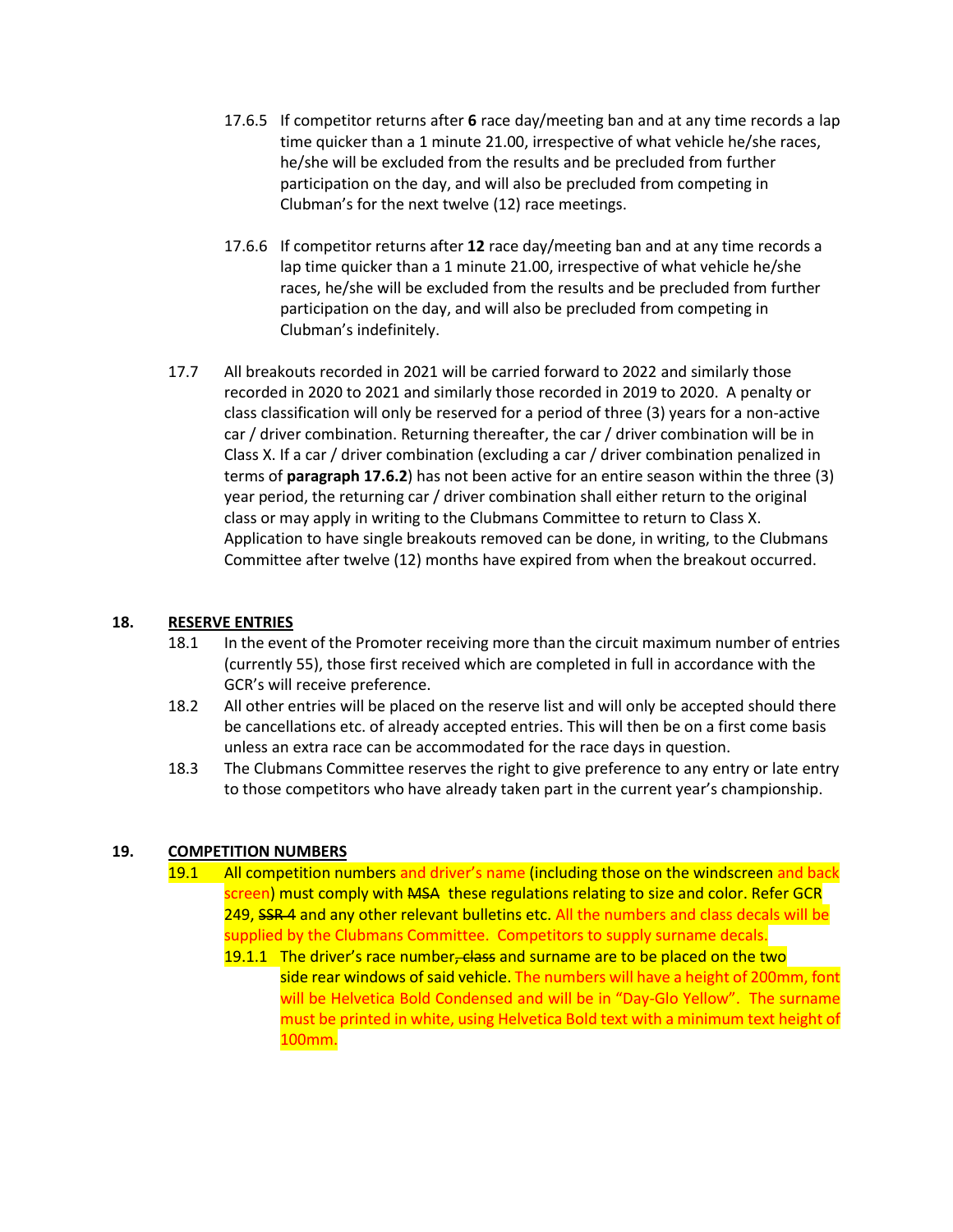- 19.1.2 The competition number and class must be displayed on the top left corner of the front windscreen and on the top corner on the driver's side of the back window. The text height will be 150mm, font will be Helvetica Bold Condensed and will be "Day-Glo Yellow".
- 19.2 The Clubmans Committee, on behalf of the Controllers, shall issue all competition numbers.
- 19.3 Competition numbers shall be retained throughout the championship year and are not to be changed.
- 19.4 At the end of the championship year, the competitor with the highest points in the championship will be allocated competition number 1 for the following year, irrespective if he / she was in the Class  $A - C$  Championship or the  $D - F$  Championship and the number 2 will be reserved for the other Champion. In addition, they will retain their existing numbers.
- 19.5 Competition numbers may only be kept reserved for a maximum of 24 months after the last race used.

#### **20. SCORING TOWARDS CHAMPIONSHIP**

- 20.1 The points scored by a car / driver combination in races throughout the year will count towards the Championship.
- 20.2 Each car / driver combination will score its own points and points will not be added together to declare a final overall Champion.
- 20.3 Should a car / driver combination score points in a particular class and thereafter move up to the next class he / she will carry forward any points obtained up to that point with the following proviso:

In order to qualify for class positions at the end of the championship year, at least 30% of the total points counting towards the overall results must be scored in that particular class. In order to qualify for championship positions at the end of the championship year at least 70% of the total points counting towards the overall results must be scored in that particular championship (i.e. ABC or DEF Championships).

## **21. CLUBMANS COMMITTEE AND DISCIPLINE**

The Clubman's' Disciplinary Committee may recommend penalties to be imposed via the race officials of the race day to a competitor if he/she is found to be in breach of unsportsmanlike driving behavior or bringing the WPMC Clubman's Section into disrepute. The officials may hand out warnings or yellow cards for competitors to be under observation by Race Officials on the day.

#### **22. MEMBERS**

Only Clubman competitors who have competed in at least 50% of the races run in the current Championship year to date of rule change voting will be eligible to vote.